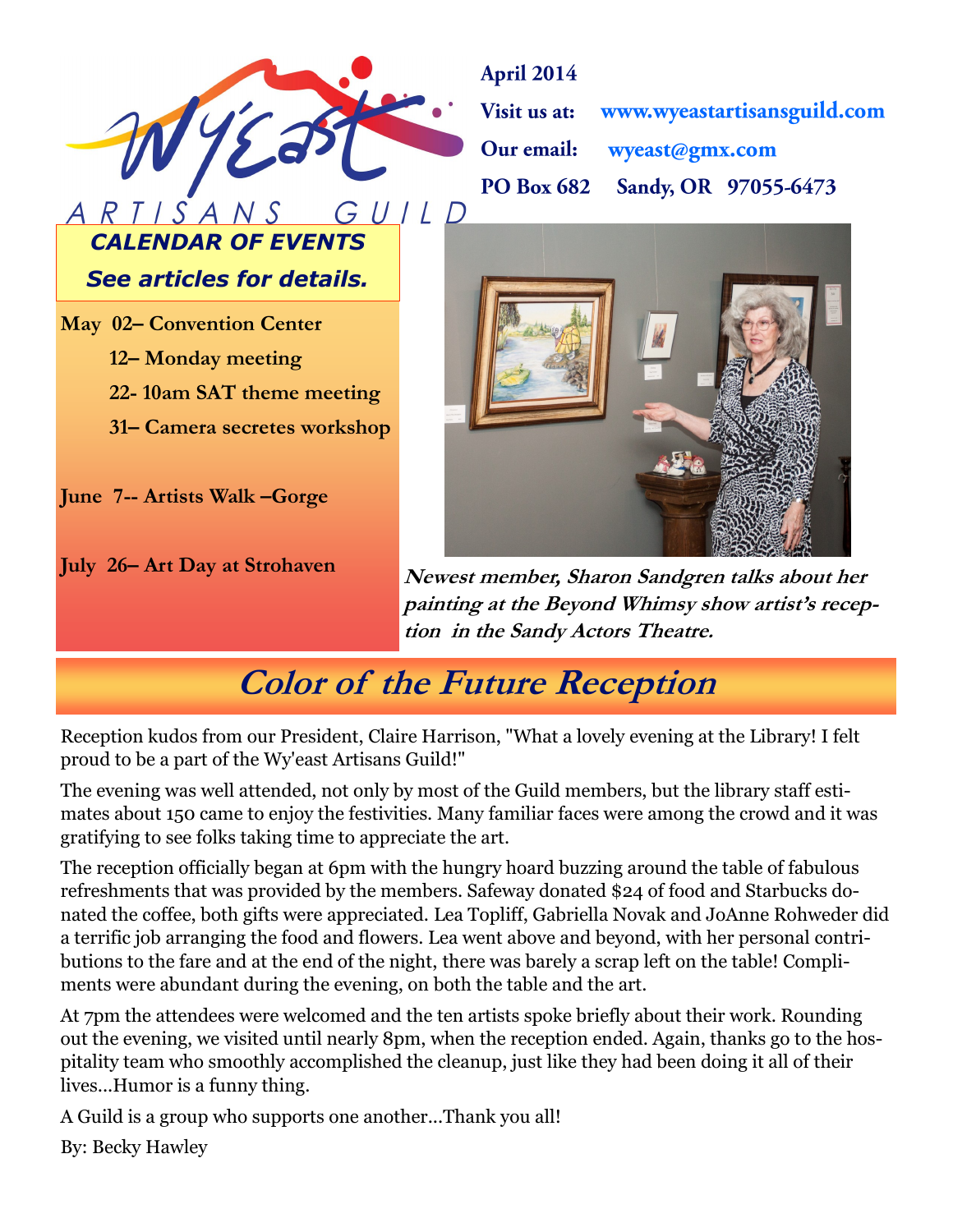# **May 2 Gathering of the Guilds Carpool**

The annual Gathering of the Guilds is coming to the Convention Center on May 2. This is a free event, with; glass, pottery, beads, wood, fiber and metal guilds all coming together for one HUGE show.

We are carpooling from Sandy. If you're interested in joining us, contact Becky Hawley before April 27th. Bek.hawley@yahoo.com 503-668-5590



"Expanding Our Horizons" will be the thrust of this evening. The plan is to have everyone bring an example of their art to share at the meeting; however, there is a twist!

Please bring an example of what OTHER art or craft you do, besides what you're known for!

Painters, for instance; you maybe good cook—bring cookies, or you may make jewelry, pots, greeting cards, fabric arts, photography or whatever you want to show. Bring something that folks may not know about! Expanding Our Horizons!

This should be a fun and unique experience…bring a friend, too.

# **May 22, SAT Themes**

**The new season of art shows at the Sandy Actors Theatre need themes! You are invited to help with the selection, May 22 at 10am, at the theater. Read the information below and bring your ideas to the meeting! If you cannot attend, email your ideas to: wyeast@gmx.com Before May 22!**

For each play, the theater gives us space in the lobby to display our artwork and allows us to do a small fundraiser-reception, at each show opening. On Thursday, before the play opens, we invite the public in to talk about our artwork and they are invited to see the play; without an admission charge, donations benefit our public programs. We also suggest when artists sell work, they make a donation to WAG to support the work we do. 20% is typical. (We exhibit here uninsured, 'at our own risk')

### **The Importance of Being Earnest** *opens Sept 16– Oct 12*

*Oscar Wilde's Victorian farce concerning love, false identities, Victorian mores and the importance of being named "Earnest." ….*Lace, Flowers, Tea cups, Gardens, Antiques

### **Deathtrap** *opens Nov 14- Dec 7*

*Ira Levin's play within a play the mystery/comedy involves a playwright with writer's block who jokes that he will kill a promising student's in order to steal a brilliant play the student has written. Will he or won't he? It gets complicated. ....Creativity, searching, inspiration, inspired by....*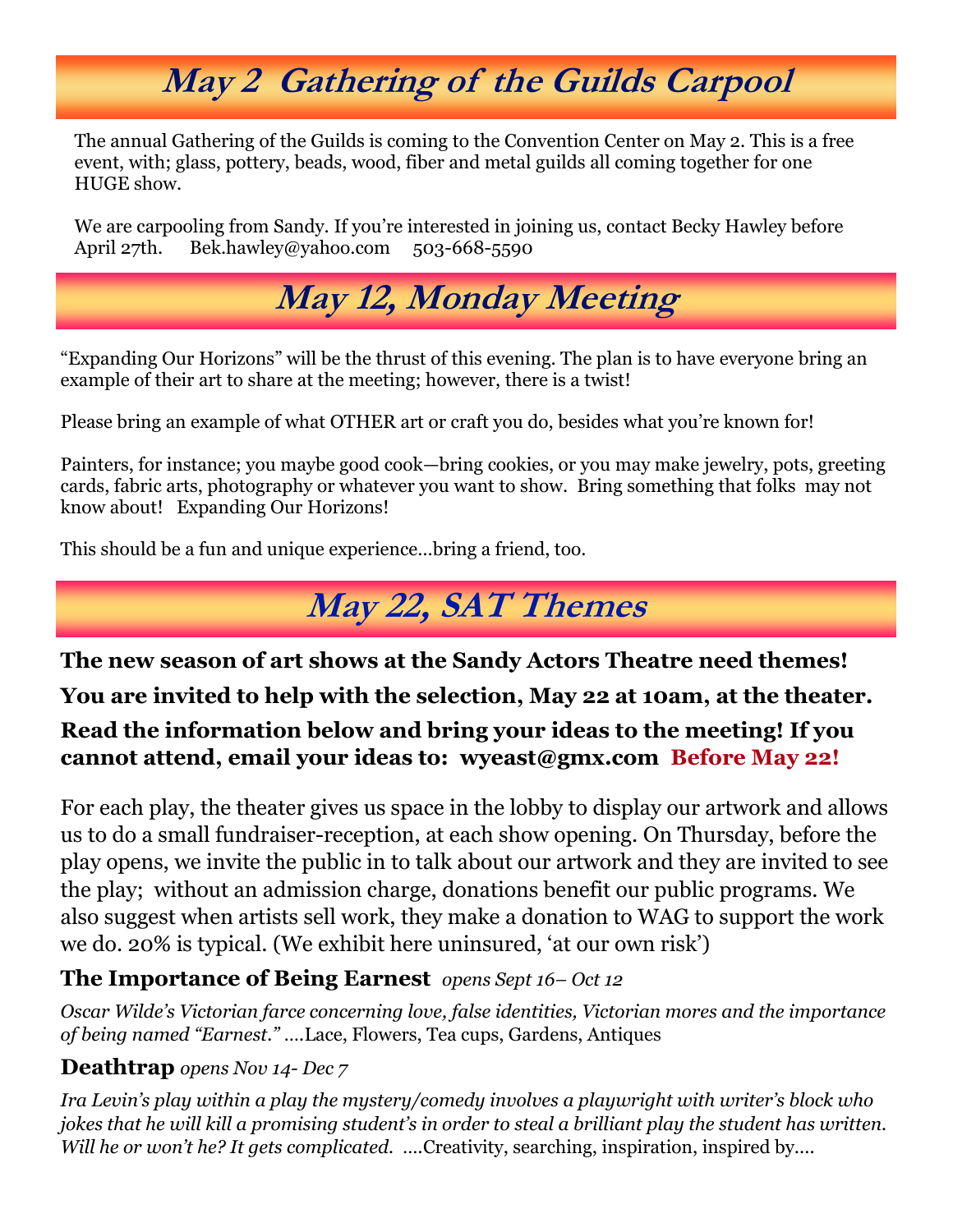# **May 22, SAT Themes...continued**

#### **Mornings at Seven** *opens April 3 - 26*

*Is it too late for four aging sisters in a small midwest town in 1938 make changes in their lives and how will it affect the family? ….*Something new, A Fresh Look,

### **Suite Surrender** *opens June 5th - 25*

*Classic '30s and 40s comedy farce. Two Hollywood divas are booked into the same suite at a Palm Beach Hotel, overblown egos clash, mistaken identities and a dog named Mr. Boodles. (For us Martini lovers, Boodles is a great gin.) ...*Glamour, Style, Class, Fashion

### **Barefoot in the Park** *opens Feb 6- March 6 2015*

*Newly weds adjust to each other in their New York apartment facing the ordinary ups and downs of daily life. The young wife would like her husband to loosen up, perhaps go bare foot in the park.*

...Ordinary blessings, everyday miracles

### **Join the team! Exhibit your work.**

#### **Contact: Vern Groff at: vernongroffstudio@gmail.com**

#### **For more information: Becky Hawley 503-668-5590**

## **This and That**

### **Future Guild Activities**

*May 31 Save the date!* Unlock your camera's secretes, at a workshop for members and invited guests only. Rod Stroh if offering to help you take the camera off AUTO and unleash it's potential. This is for both DSLR and small pocket cameras. Location and time to be announced...

*June 7 Save the date! See The World With An Artist's Eye...* Walk and talk with artists, see things from a new perspective, use your camera's eye. This event will be advertised and open to the public.

We are still in the planning stages for either Latrourelle Falls or Wildwood Park... or somewhere else with good parking, easy paths and beauty. This is a slow paced walk where the artists in the group talk about composition, value and even sculptural qualities in their surroundings. We advertise in the papers for anyone to join in. We will plan to have great weather and a picnic...*fingers crossed* and pray.

*July 26 Save the date! Art Day at Strohaven.* Rod & Becky host a plein aire art day at their home. This may include bringing your own project or doing something as a group...still in the planning, so details will be announced later.

#### **Earlen Marsh has a show at the Sandy Chamber until April 28, at which time, Lea Topliff and Gabriella Novak will hang a new show of their artwork. Their reception is on Friday, May 5 from 5 to 8pm.**

**Do you have anything to contribute to the next THIS AND THAT column?**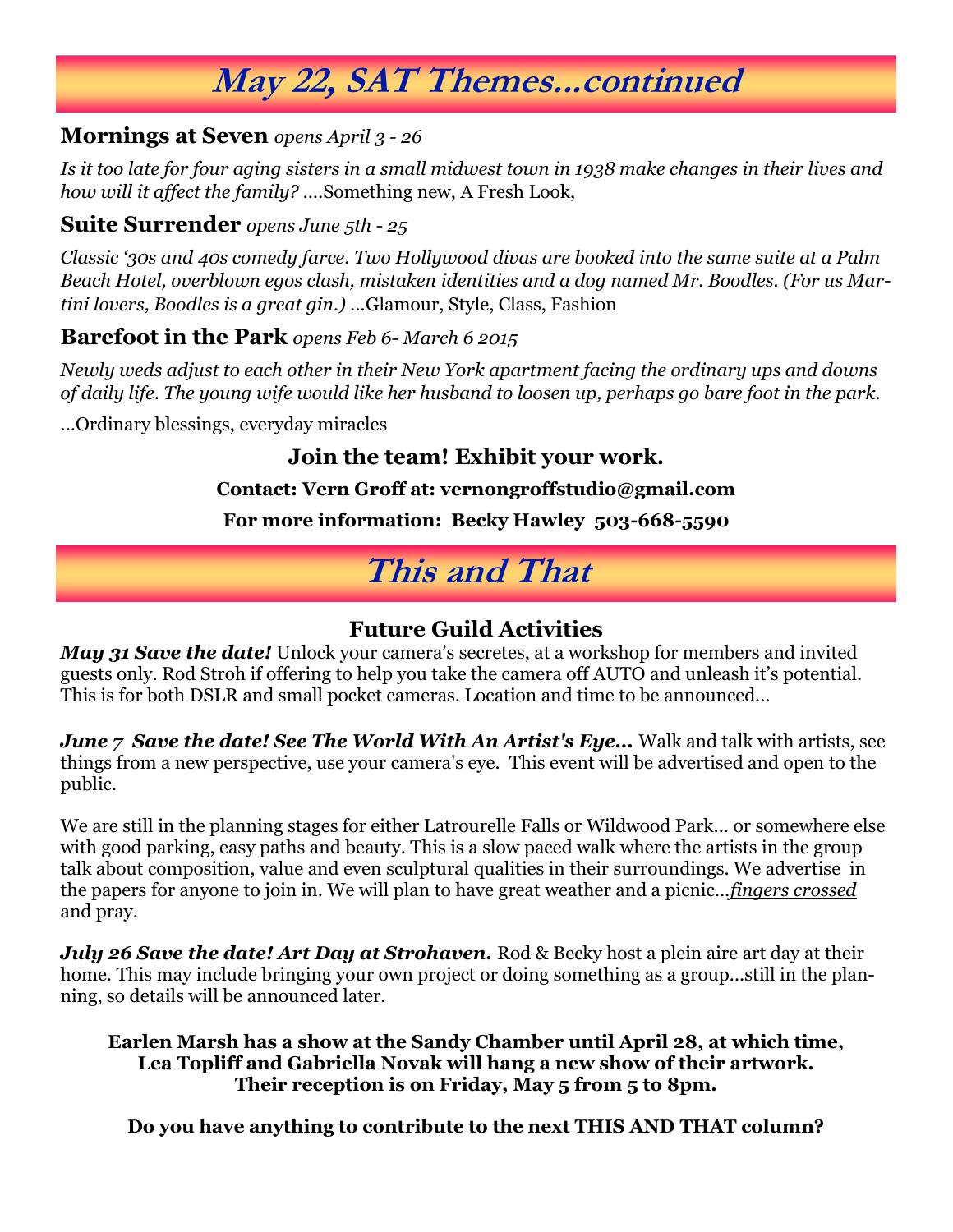## **Time to Remember...Call for Your Art**

### Wyeast Artisans Guild presents, "Time to Remember"

*The Last Show! (of the 2013-2014 Sandy Actors Theater Season)*

During June, the Guild will present "Time to Remember" a show of artwork taking it's cue from the song of the same name in the musical "The Fantasticks". The song prompts us to remember the wonder of the world seen through our younger eyes. This thoughtful musical reminds us of the treasures in our past that enrich our lives when we let them.

The play involves neighboring farmers, young lovers, a carnival, love, deception, growth and love again. Any work that asks the viewer to remember the treasures of the past that still guide us would be appropriate. Note the photo of Earlean Marsh's wonderful "Remembering Past Times". Fresh cut flowers from the yard, in Mason jars! Thank you Earlean.

Artists should take their inspiration from the well loved song in the show, "Try to Remember." Anything from a first carnival, a first kiss or even a Mason jar sparkling with creek water and filled with flowers picked from mother's garden. The artwork should ask viewers to remember the treasures from their past.

Please consider participating. Your work is important and appreciated. We are more than just painters. 3 dimensional work, ceramic, glass, wool or whatever, will be considered if we can safely display it. Lets talk about it.

We will need to know what you are proud of. Please let Vern know what you would like to hang in the "Time to Remember" show.

**May 15**, send us the artwork tag info, Title, medium, size, your name and a price.

**May 22**, The art must be delivered Thursday, 10:00 a.m. to the Sandy Actors Theater, which is located behind Ace Hardware. If that is an issue for you, we can find a way to work around it. Just let us know.

**May 29**, there will be a short artists reception at 6:45 at the theater followed by a dress rehearsal presentation of the play.

**June 29**, the artwork needs to be picked up at the theater at 5:30.

Sandy Actors Theater is located behind the Ace hardware in Sandy at 39181 Pioneer Blvd. The doors open at 6:45. All donations benefit the Guild's non-profit public programs. .

For more info call Vernon Groff at 503-239-4090.

or email: [vernongroffstudio@gmail.com](mailto:vernongroffstudio@gmail.com)

### **To everyone who makes these shows possible...Thank you!**